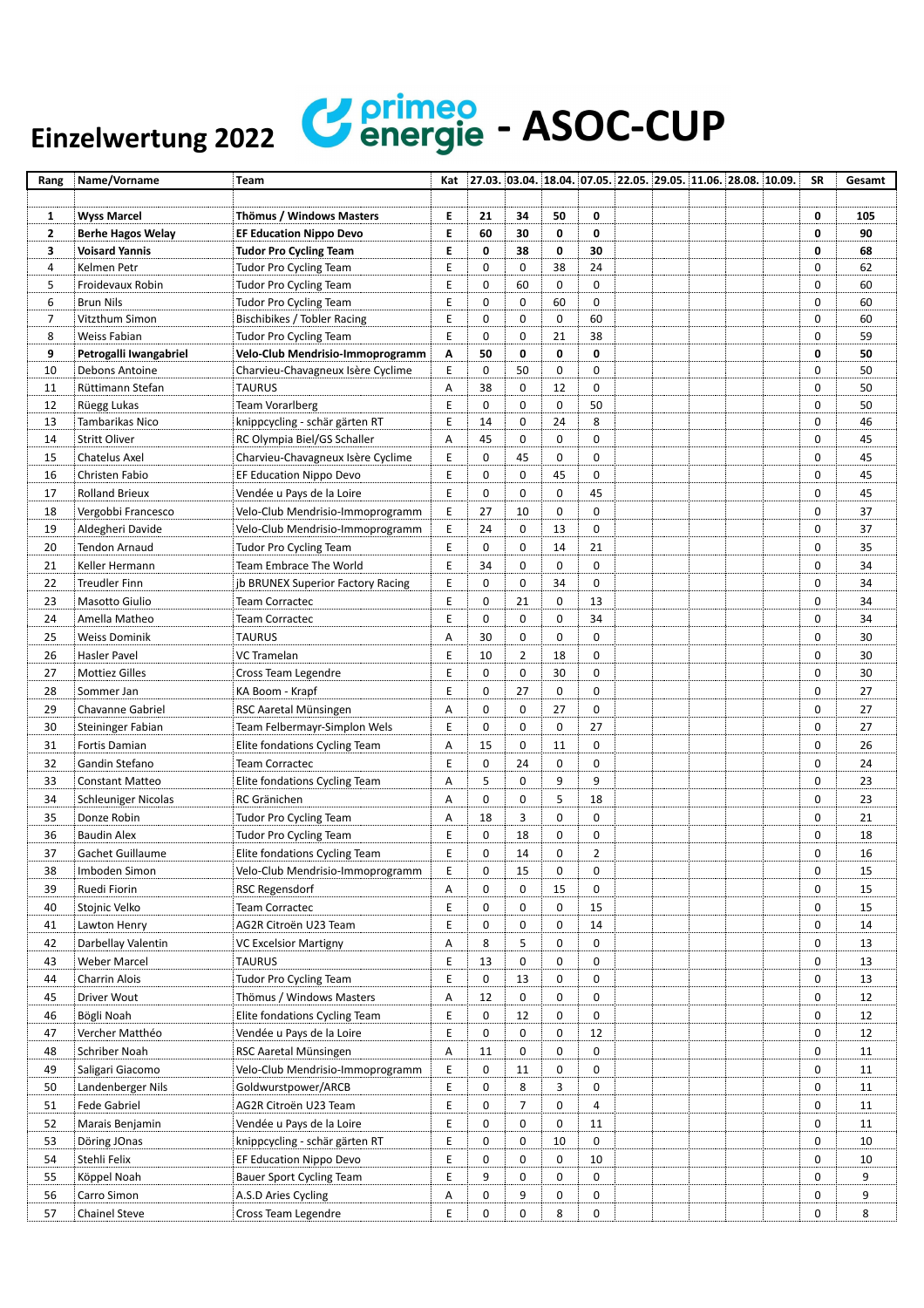| 58 | Russenberger Wanja        | <b>Bauer Sport Cycling Team</b>   | A | 7              | $\Omega$ | $\Omega$ | 0              |  | $\Omega$ | $\overline{7}$ |
|----|---------------------------|-----------------------------------|---|----------------|----------|----------|----------------|--|----------|----------------|
| 59 | Schurter Nino             | Scott-SRAM MTB Racing Team        | E | $\Omega$       | $\Omega$ | 7        | 0              |  | 0        | 7              |
| 60 | Steinacher Cycrill        | <b>TAURUS</b>                     | E | $\Omega$       | $\Omega$ | $\Omega$ | $\overline{ }$ |  | 0        | 7              |
| 61 | <b>Clapasson Thomas</b>   | <b>UC Monteysanne</b>             | E | 6              | $\Omega$ | $\Omega$ | $\Omega$       |  | 0        | 6              |
| 62 | Gianello Daniel           | Speeder Cycling Team              | E | $\Omega$       | 6        | $\Omega$ | $\Omega$       |  | 0        | 6              |
| 63 | Jenelten Jeremias         | knippcycling - schär gärten RT    | E | $\Omega$       | $\Omega$ | 6        | $\Omega$       |  | 0        | 6              |
| 64 | Stöckli Jan               | Team Corractec                    | E | 0              | $\Omega$ | 0        | 5              |  | 0        | 5              |
| 65 | Buri Colin                | RSC Aaretal Münsingen             | A | 4              | $\Omega$ | 0        | 0              |  | 0        | 4              |
| 66 | Cohen Alexis              | Elite fondations Cycling Team     | E | $\Omega$       | 4        | $\Omega$ | 0              |  | $\Omega$ | 4              |
| 67 | Lillo Dario               | <b>SCOTT Development MTB Team</b> | E | $\Omega$       | $\Omega$ | 4        | 0              |  | 0        | 4              |
| 68 | Tassaro Tom               | VC Villefranche Beaujolais        | A | 3              | $\Omega$ | $\Omega$ | 0              |  | 0        | 3              |
| 69 | <b>Reutimann Matthias</b> | Team Vorarlberg                   | E | $\Omega$       | $\Omega$ | $\Omega$ | 3              |  | 0        | 3              |
| 70 | Jenni Luca                | EF Education Nippo Devo           | E | $\overline{2}$ | $\Omega$ | $\Omega$ | $\Omega$       |  | $\Omega$ | $\overline{2}$ |
| 71 | Holzer Roman              | Thömus RN Swiss Bike Team         | E | $\Omega$       | $\Omega$ | 2        | $\Omega$       |  | 0        | $\overline{2}$ |
| 72 | Debons Guérin             | Team Amore e Vita-KIBAG-OBOR      | E | $\mathbf{1}$   | $\Omega$ | $\Omega$ | $\Omega$       |  | 0        |                |
| 73 | Rüegg Timon               | Cross Team Legendre               | E | $\Omega$       | $\Omega$ | 1        | 0              |  | $\Omega$ |                |
| 74 | Vanoni Filippo            | Velo-Club Mendrisio-Immoprogramm  | E | $\Omega$       | $\Omega$ | 0        |                |  | 0        |                |
| 75 | Martin Louison            | Charvieu-Chavagneux Isère Cyclime | E | 0              |          | 0        | 0              |  | $\Omega$ |                |